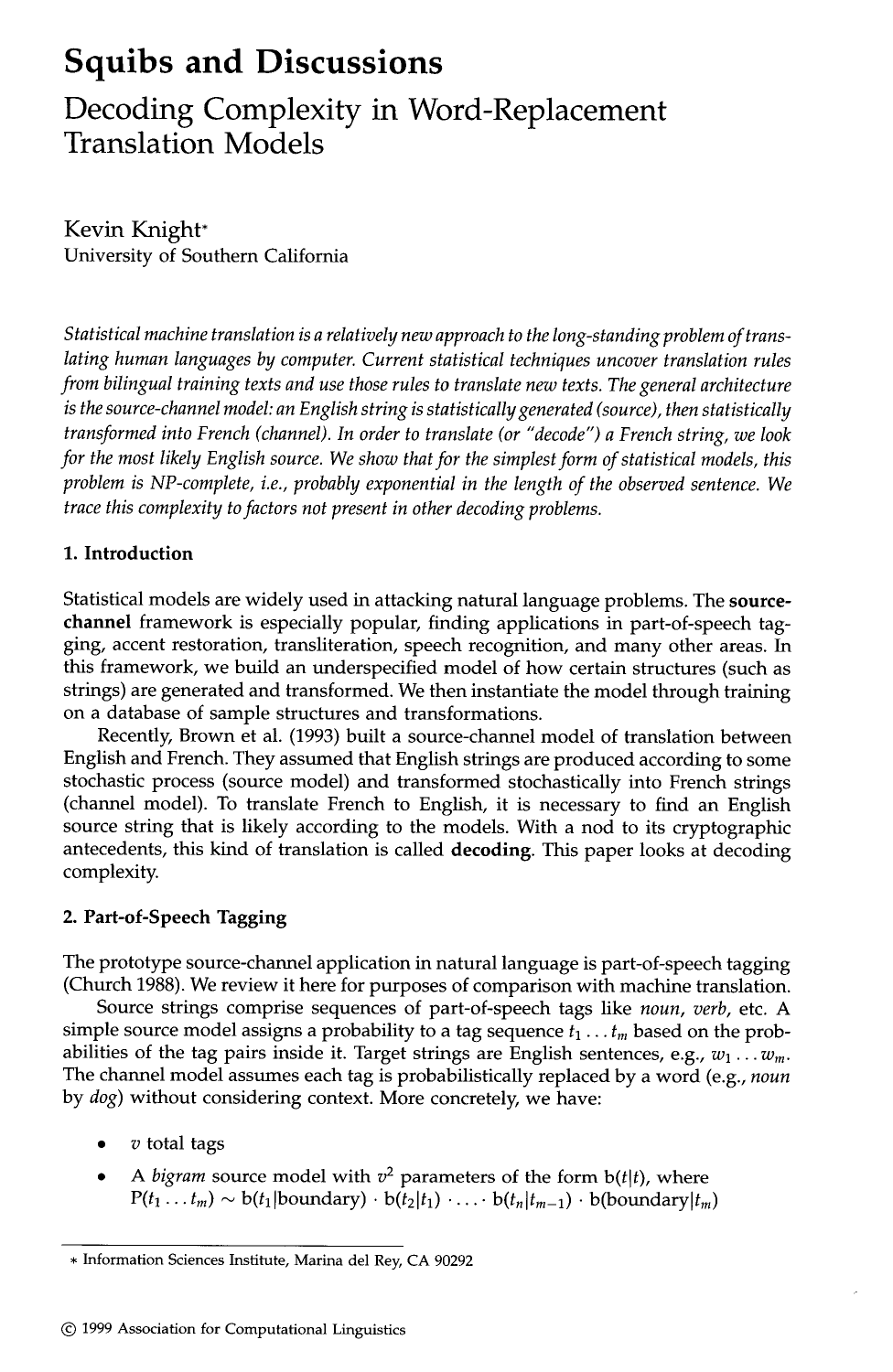- A *substitution* channel model with parameters of the form  $s(w|t)$ , where  $P(w_1 ... w_m | t_1 ... t_m) \sim s(w_1 | t_1) \cdot s(w_2 | t_2) \cdot ... \cdot s(w_m | t_m)$
- an m-word text annotated with correct tags
- an m-word unannotated text

We can assign parts-of-speech to a previously unseen word sequence  $w_1 \ldots w_m$ by finding the sequence  $t_1 \t ... t_m$  that maximizes  $P(t_1 ... t_m | w_1 ... w_m)$ . By Bayes' rule, we can equivalently maximize  $P(t_1 \ldots t_m) \cdot P(w_1 \ldots w_m | t_1 \ldots t_m)$ , which we can calculate directly from the b and s tables above.

Three interesting complexity problems in the source-channel framework are:

- Can parameter values be induced from annotated text efficiently?
- Can optimal decodings be produced efficiently?
- Can parameter values be induced from unannotated text efficiently?

The first problem is solved in  $O(m)$  time for part-of-speech tagging—we simply count tag pairs and word/tag pairs, then normalize. The second problem seems to require enumerating all  $O(v^m)$  potential source sequences to find the best, but can actually be solved in  $O(mv^2)$  time with dynamic programming. We turn to the third problem in the context of another application: cryptanalysis.

# **3. Substitution Ciphers**

In a substitution cipher, a plaintext message like HELLO WORLD is transformed into a ciphertext message like EOPPX YXAPF via a fixed letter-substitution table. As with tagging, we can assume an alphabet of  $v$  source tokens, a bigram source model, a substitution channel model, and an *m*-token coded text.

If the coded text is annotated with corresponding English, then building source and channel models is trivially  $O(m)$ . Comparing the situation to part-of-speech tagging:

- (Bad news.) Cryptanalysts rarely get such coded/decoded text pairs and must employ "ciphertext-only" attacks using unannotated training data.
- (Good news.) It is easy to train a *source* model separately, on raw unannotated English text that is unconnected to the ciphertext.

Then the problem becomes one of acquiring a channel model, i.e., a table  $s(f|e)$  with an entry for each code-letter/plaintext-letter pair. Starting with an initially uniform table, we can use the estimation-maximization (EM) algorithm to iteratively revise  $s(f|e)$  so as to increase the probability of the observed corpus P(f). Figure 1 shows a naive EM implementation that runs in  $O(mv<sup>m</sup>)$  time. There is an efficient  $O(mv<sup>2</sup>)$  EM implementation based on dynamic programming that accomplishes the same thing. Once the s(f|e) table has been learned, there is a similar  $O(mv^2)$  algorithm for optimal decoding. Such methods can break English letter-substitution ciphers of moderate size.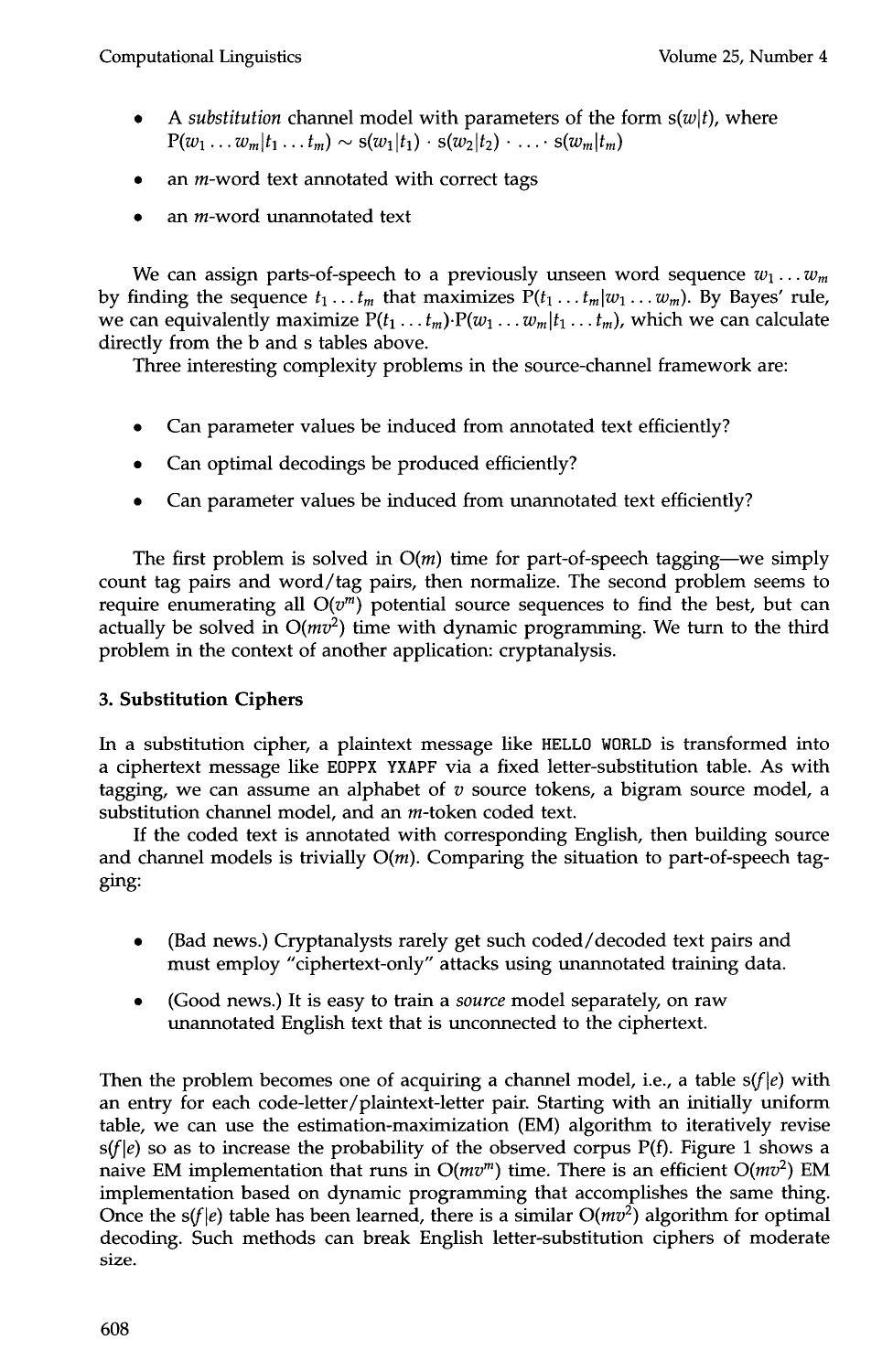Given coded text f of length  $m$ , a plaintext vocabulary of  $v$  tokens, and a source model b:

- 1. set the  $s(f|e)$  table initially to be uniform
- 2. for several iterations do:
	- a, set up a count table  $c(f|e)$  with zero entries
	- b.  $P(f) = 0$
	- C. for all possible source texts  $e_1 \ldots e_m$  ( $e_i$  drawn from vocabulary) compute  $P(e) = b(e_1 | \text{boundary}) \cdot b(\text{boundary}|e_m) \cdot \prod_{i=2}^{m} b(e_i|e_{i-1})$ compute  $P(f|e) = \prod_{j=1}^{m} s(f_j|e_j)$  $P(f)$  +=  $P(e) \cdot P(f|e)$
	- d. for all source texts  $e$  of length  $m$ compute  $P(e|f) = \frac{P(e) P(f|e)}{P(f)}$ for  $j = 1$  to m  $c(f_i|e_i)$  +=  $P(e|f)$ normalize  $c(f|e)$  table to create a revised  $s(f|e)$ e.

# **Figure 1**

A naive application of the EM algorithm to break a substitution cipher. It runs in  $O(mv<sup>m</sup>)$  time.

# **4. Machine Translation**

In our discussion of substitution ciphers, we were on relatively sure ground—the channel model we assumed in decoding is actually the same one used by the cipher writer for encoding. That is, we know that plaintext is converted to ciphertext, letter by letter, according to some table. We have no such clear conception about how English gets converted to French, although many theories exist. Brown et al. (1993) recently cast some simple theories into a source-channel framework, using the bilingual Canadian parliament proceedings as training data. We may assume:

- $\bullet$  v total English words.
- A bigram source model with  $v^2$  parameters.
- Various substitution/permutation channel models.
- A collection of bilingual sentence pairs (sentence lengths  $\leq m$ ).
- A collection of monolingual French sentences (sentence lengths  $\leq m$ ).

Bilingual texts seem to exhibit English words getting substituted with French ones, though not one-for-one and not without changing their order. These are important departures from the two applications discussed earlier.

In the main channel model of Brown et al. (1993), each English word token *ei*  in a source sentence is assigned a "fertility"  $\phi_i$ , which dictates how many French words it will produce. These assignments are made stochastically according to a table  $n(\phi|e)$ . Then actual French words are produced according to  $s(f|e)$  and permuted into new positions according to a distortion table  $d(j|i, m, l)$ . Here, j and i are absolute target/source word positions within a sentence, and  $m$  and  $l$  are target/source sentence lengths.

Inducing n, s, and d parameter estimates is easy if we are given annotations in the form of word **alignments.** An alignment is a set of connections between English and French words in a sentence pair. In Brown et al. (1993), alignments are asymmetric-each French word is connected to exactly one English word.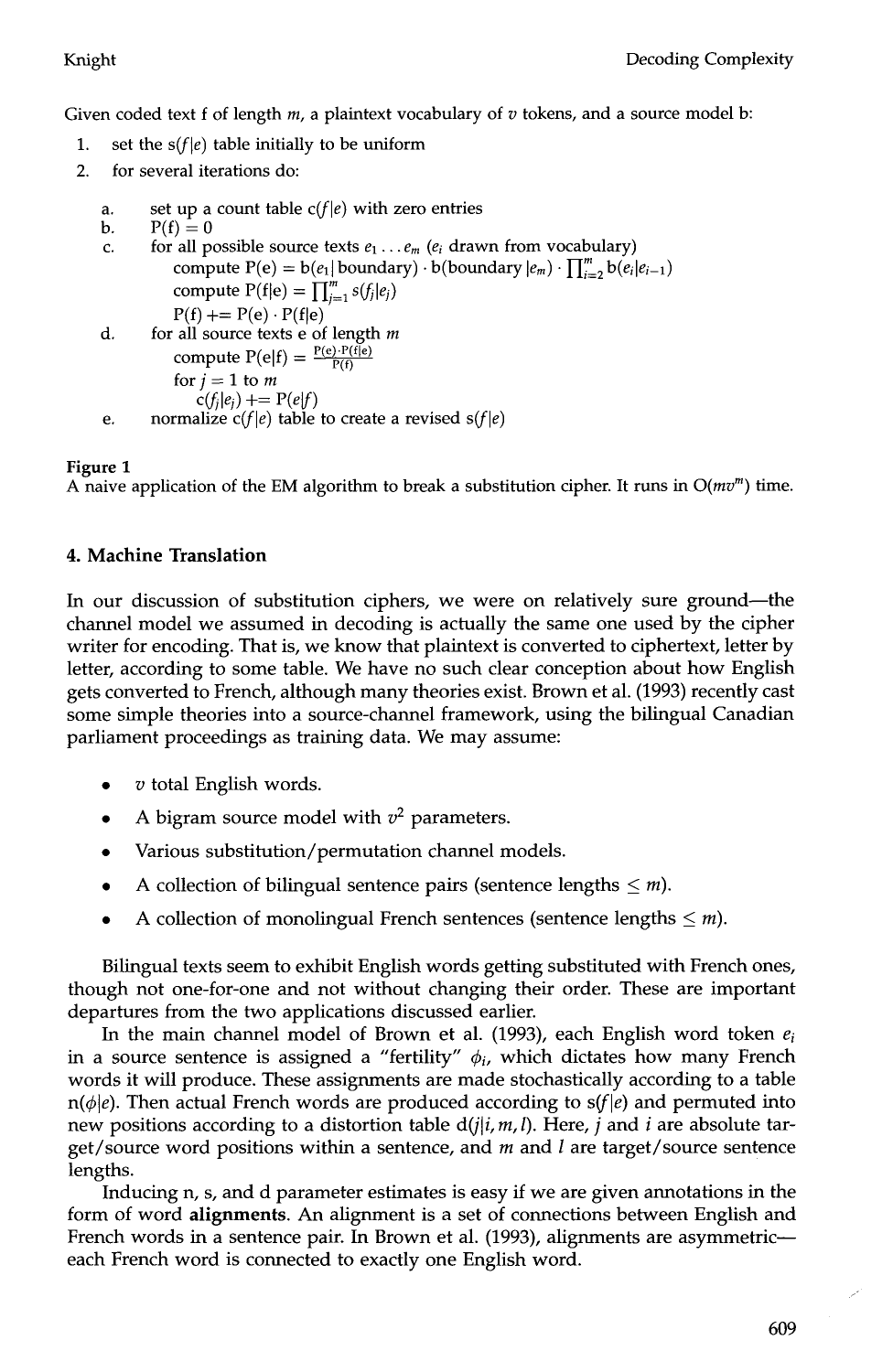Given a collection of sentence pairs:

- 1. collect estimates for the  $\epsilon(m|l)$  table directly from the data
- 2. set the  $s(f|e)$  table initially to be uniform
- 3. for several iterations do:
	- a. set up a count table  $c(f|e)$  with zero entries

b. C. for each given sentence pair e, f with respective lengths I, m: for  $a_1=1$  to l for  $a_2 = 1$  to  $l$  /\* select connections for a word alignment \*/ for  $a_m = 1$  to  $l$ compute  $P(a_{1,...,m}|e, f) = \frac{P(f|e)}{P(f|e)}$ for  $j = 1$  to m  $c(f_i|e_{a_i})$  +=  $P(a_1 \ldots a_m|e, f)$ normalize  $c(f_i|e_i)$  table to create new  $s(f_i|e_i)$  $\prod_{i=1}^m s(f_j|e_{a_j})$  $\sum_{a'=1}^{i} \cdots \sum_{a'_{n}=1}^{i} \prod_{j=1}^{m} s(f_j|e_{a'_{j}})$ 

#### **Figure 2**

Naive EM training for the Model 1 channel model.

Word-aligned data is usually not available, but large sets of unaligned bilingual sentence pairs do sometimes exist. A single sentence pair will have *[m* possible alignments—for each French word position  $1...m$ , there is a choice of *l* English positions to connect to. A naive EM implementation will collect n, s, and d counts by considering each alignment, but this is expensive. (By contrast, part-of-speech tagging involves a single alignment, leading to  $O(m)$  training). Lacking a polynomial reformulation, Brown et al. (1993) decided to collect counts only over a subset of likely alignments. To bootstrap, they required some initial idea of what alignments are reasonable, so they began with several iterations of a simpler channel model (called Model 1) that has nicer computational properties.

In the following description of Model 1, we represent an aligmnent formally as a vector  $a_1, \ldots, a_m$ , with values  $a_i$  ranging over English word positions  $1 \ldots l$ .

Model 1 Channel Parameters:  $\epsilon$ (*m*|*l*) and s(*f*|*e*). Given a source sentence e of length I:

- 1. choose a target sentence length *m* according to  $\epsilon(m|l)$
- 2. for  $j = 1$  to *m*, choose an English word position  $a_j$  according to the uniform distribution over 1... l
- 3. for  $j = 1$  to *m*, choose a French word  $f_i$  according to  $s(f_i|e_{a_i})$
- 4. read off  $f_1 \tldots f_m$  as the target sentence

Because the same e may produce the same f by means of many different alignments, we must sum over all of them to obtain  $P(f|e)$ :

$$
P(f|e) = \epsilon(m|l) \frac{1}{l^{m}} \sum_{a_1=1}^{l} \sum_{a_2=1}^{l} \ldots \sum_{a_m=1}^{l} \prod_{j=1}^{m} s(f_j|e_{a_j})
$$

Figure 2 illustrates naive EM training for Model 1. If we compute  $P(f|e)$  once per iteration, outside the "for  $a$ " loops, then the complexity is  $O(m l<sup>m</sup>)$  per sentence pair, per iteration.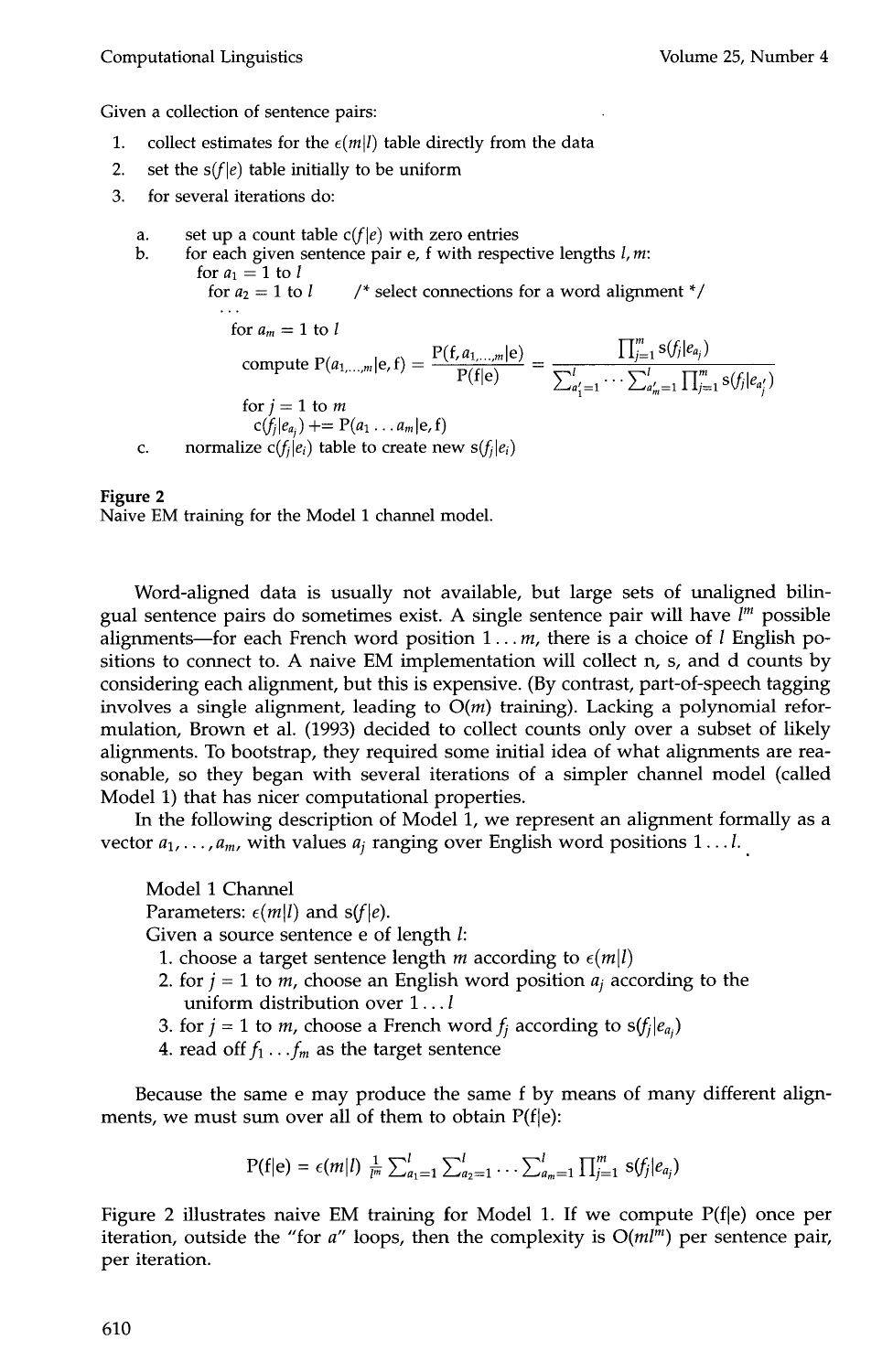More efficient *O(lm)* training was devised by Brown et al. (1993). Instead of processing each alignment separately, they modified the algorithm in Figure 2 as follows:

b. for each given sentence pair e, f of respective lengths  $l, m$ :

for  $j = 1$  to  $m$ *sum = 0*  for  $i = 1$  to  $l$  $sum + = s(f_i|e_i)$ for  $i = 1$  to  $l$  $c(f_i|e_i)$  +=  $s(f_i|e_i)$  / sum

This works because of the algebraic trick that the portion of  $P(f|e)$  we originally wrote as  $\sum_{a_1=1}^{\ell} \ldots \sum_{a_m=1}^{\ell} \prod_{i=1}^m s(f_i|e_{a_i})$  can be rewritten as  $\prod_{i=1}^m \sum_{i=1}^{\ell} s(f_i|e_i)$ .

We next consider decoding. We seek a string e that maximizes  $P(e|f)$ , or equivalently maximizes  $P(e) \cdot P(f|e)$ . A naive algorithm would evaluate all possible source strings, whose lengths are potentially unbounded. If we limit our search to strings at most twice the length m of our observed French, then we have a naive  $O(m^2v^{2m})$ method:

Given a string  $f$  of length  $m$ 

- 1. for all source strings e of length  $l \leq 2m$ :
	- a. compute  $P(e) = b(e_1 | boundary) \cdot b(boundary | e_i) \cdot \prod_{i=2}^{l} b(e_i | e_{i-1})$
	- b. compute  $P(f|e) = \epsilon(m|l) \frac{1}{l^m} \prod_{j=1}^m \sum_{i=1}^l s(f_j|e_i)$
	- c. compute  $P(e|f) \sim P(e) \cdot P(f|e)$
	- d. if  $P(e|f)$  is the best so far, remember it
- 2. print best e

We may now hope to find a way of reorganizing this computation, using tricks like the ones above. Unfortunately, we are unlikely to succeed, as we now show. For proof purposes, we define our optimization problem with an associated *yes-no* decision problem:

# **Definition:** M1-OPTIMIZE

Given a string f of length m and a set of parameter tables (b,  $\epsilon$ , s), return a string e of length  $l \leq 2m$  that maximizes  $P(e|f)$ , or equivalently maximizes

$$
P(e) \cdot P(f|e) = b(e_1 \mid boundary) \cdot b(boundary \mid e_i) \cdot \prod_{i=2}^{l} b(e_i|e_{i-1})
$$

$$
\cdot \epsilon(m|l) \frac{1}{l^m} \prod_{j=1}^{m} \sum_{i=1}^{l} s(f_j|e_i)
$$

# **Definition:** M1-DECIDE

Given a string f of length m, a set of parameter tables (b,  $\epsilon$ , s), and a real number k, does there exist a string e of length  $l \leq 2m$  such that  $P(e) \cdot P(f|e) > k$ ?

We will leave the relationship between these two problems somewhat open and intuitive, noting only that M1-DECIDE's intractability does not bode well for M1- OPTIMIZE.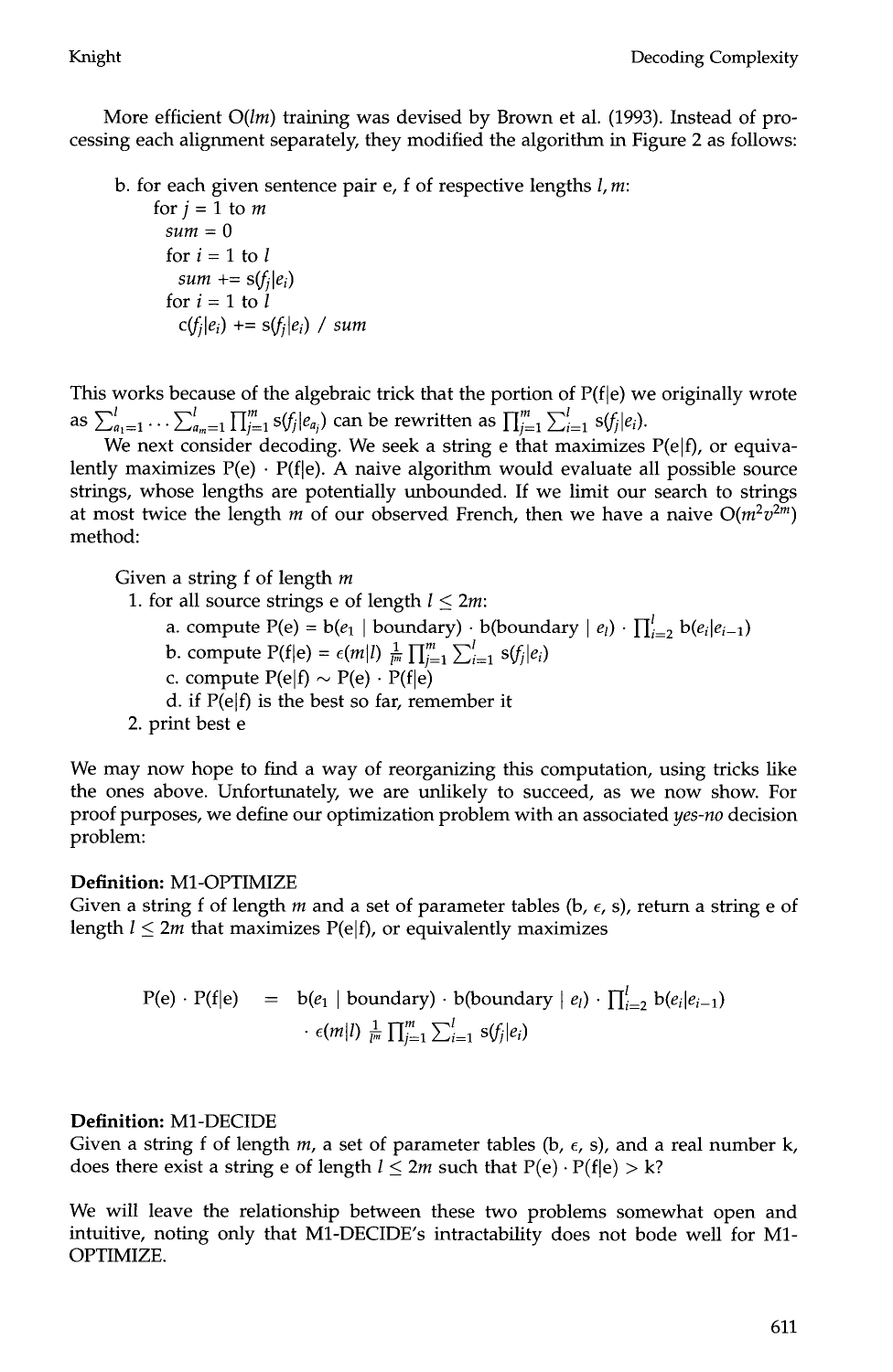#### **Theorem**

M1-DECIDE is NP-complete.

To show inclusion in NP, we need only nondeterministically choose e for any problem instance and verify that it has the requisite  $P(e) \cdot P(f|e)$  in  $O(m^2)$  time. Next we give separate polynomial-time reductions from two NP-complete problems. Each reduction highlights a different source of complexity.

#### **4.1 Reduction 1 (from Hamilton Circuit Problem)**

The Hamilton Circuit Problem asks: given a directed graph G with vertices labeled  $0, \ldots, n$ , does G have a path that visits each vertex exactly once and returns to its starting point? We transform any Hamilton Circuit instance into an M1-DECIDE instance as follows. First, we create a French vocabulary  $f_1, \ldots, f_n$ , associating word  $f_i$ with vertex *i* in the graph. We create a slightly larger English vocabulary  $e_0, \ldots, e_n$ , with  $e_0$  serving as the "boundary" word for source model scoring. Ultimately, we will ask M1-DECIDE to decode the string  $f_1 \dots f_n$ .

We create channel model tables as follows:

$$
s(f_j|e_i) = \begin{cases} 1 & \text{if } i = j \\ 0 & \text{otherwise} \end{cases}
$$

$$
\epsilon(m|l) = \begin{cases} 1 & \text{if } l = m \\ 0 & \text{otherwise} \end{cases}
$$

These tables ensure that any decoding e of  $f_1 \tldots f_n$  will contain the *n* words  $e_1, \ldots, e_n$ (in some order). We now create a source model. For every pair  $(i, j)$  such that  $0 \le i, j \le n$ :

 $\lceil 1/n \rceil$  if graph G contains an edge from vertex *i* to vertex *j*  $b(e_i|e_i)$ **to** otherwise

Finally, we set k to zero. To solve a Hamilton Circuit Problem, we transform it as above (in quadratic time), then invoke M1-DECIDE with inputs b,  $\epsilon$ , s, k, and  $f_1 \ldots f_m$ .

If M1-DECIDE returns *yes,* then there must be some string e with both P(e) and  $P(f|e)$  nonzero. The channel model lets us conclude that if  $P(f|e)$  is nonzero, then e contains the *n* words  $e_1, \ldots, e_n$  in some order. If P(e) is nonzero, then every bigram in e (including the two boundary bigrams involving  $e_0$ ) has nonzero probability. Because each English word in e corresponds to a unique vertex, we can use the order of words in e to produce an ordering of vertices in G. We append vertex 0 to the beginning and end of this list to produce a Hamilton Circuit. The source model construction guarantees an edge between each vertex and the next.

If M1-DECIDE returns *no,* then we know that every string e includes at least one zero value in the computation of either  $P(e)$  or  $P(f|e)$ . From any proposed Hamilton Circuit-i.e., some ordering of vertices in G—we can construct a string e using the same ordering. This e will have  $P(f|e) = 1$  according to the channel model. Therefore,  $P(e) = 0$ . By the source model, this can only happen if the proposed "circuit" is actually broken somewhere. So no Hamilton Circuit exists.

Figure 3 illustrates the intuitive correspondence between selecting a good word order and finding a Hamilton Circuit. We note that Brew (1992) discusses the NPcompleteness of a related problem, that of finding some permutation of a string that is acceptable to a given context-free grammar. Both of these results deal with decision problems. Returning to optimization, we recall another circuit task called the Traveling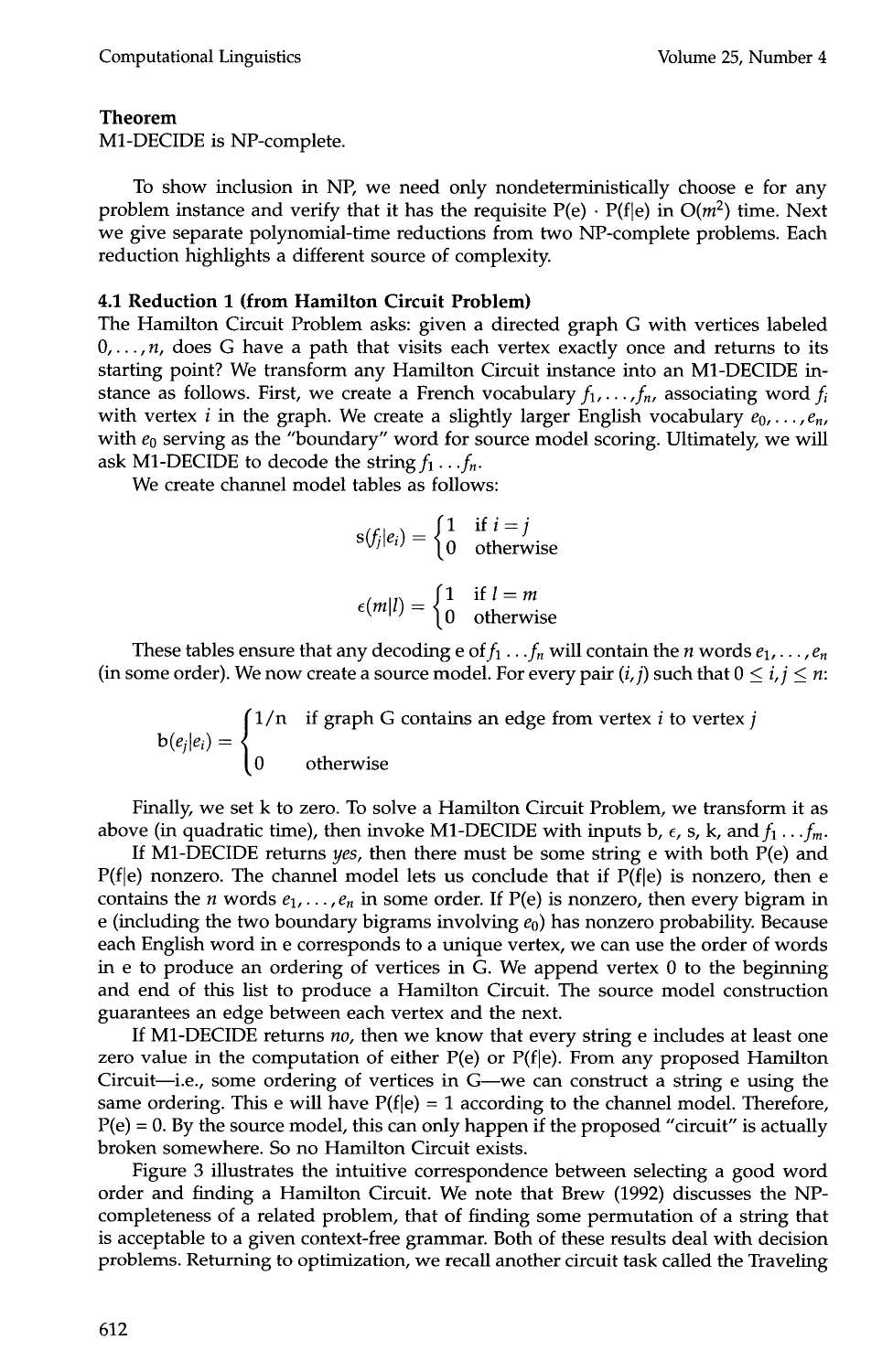

#### **Figure 3**

Selecting a good source word order is like solving the Hamilton Circuit Problem. If we assume that the channel model offers deterministic, word-for-word translations, then the bigram source model takes responsibility for ordering them. Some word pairs in the source language may be illegal. In that case, finding a legal word ordering is like finding a complete circuit in a graph. (In the graph shown above, a sample circuit is *boundary*  $\rightarrow$  this  $\rightarrow$  year  $\rightarrow$  comma  $\rightarrow$  my  $\rightarrow$  birthday  $\rightarrow$  falls  $\rightarrow$  on  $\rightarrow a$   $\rightarrow$  Thursday  $\rightarrow$  boundary). If word pairs have probabilities attached to them, then word ordering resembles the finding the least-cost circuit, also known as the Traveling Salesman Problem.

Salesman Problem. It introduces edge costs  $d_{ij}$  and seeks a minimum-cost circuit. By viewing edge costs as log probabilities, we can cast the Traveling Salesman Problem as one of optimizing P(e), that is, of finding the best source word order in Model 1 decoding.

#### **4.2 Reduction 2 (from Minimum Set Cover Problem)**

The Minimum Set Cover Problem asks: given a collection C of subsets of finite set S, and integer *n*, does C contain a cover for S of size  $\leq n$ , i.e., a subcollection whose union is S? We now transform any instance of Minimum Set Cover into an instance of M1-DECIDE, using polynomial time. This time, we assume a rather neutral source model in which all strings of a given length are equally likely, but we construct a more complex channel.

We first create a source word  $e_i$  for each subset in C, and let  $g_i$  be the size of that subset. We create a table  $b(e_i|e_j)$  with values set uniformly to the reciprocal of the source vocabulary size (i.e., the number of subsets in C).

Assuming S has  $m$  elements, we next create target words  $f_1, \ldots, f_m$  corresponding to each of those elements, and set up channel model tables as follows:

if the element in S corresponding to  $f_i$  is also in the subset corresponding to *ei*  otherwise

> $\epsilon$ (*m*|*l*) =  $\epsilon$ <sup>1</sup> **if**  $\epsilon$ <sup>2</sup> otherwise

$$
\epsilon(m+1|l) = \begin{cases} 1 & \text{if } l > n \\ 0 & \text{otherwise} \end{cases}
$$

Finally, we set k to zero. This completes the reduction. To solve an instance of Minimum Set Cover in polynomial time, we transform it as above, then call M1- DECIDE with inputs b,  $\epsilon$ , s, k, and the words  $f_1, \ldots, f_m$  in any order.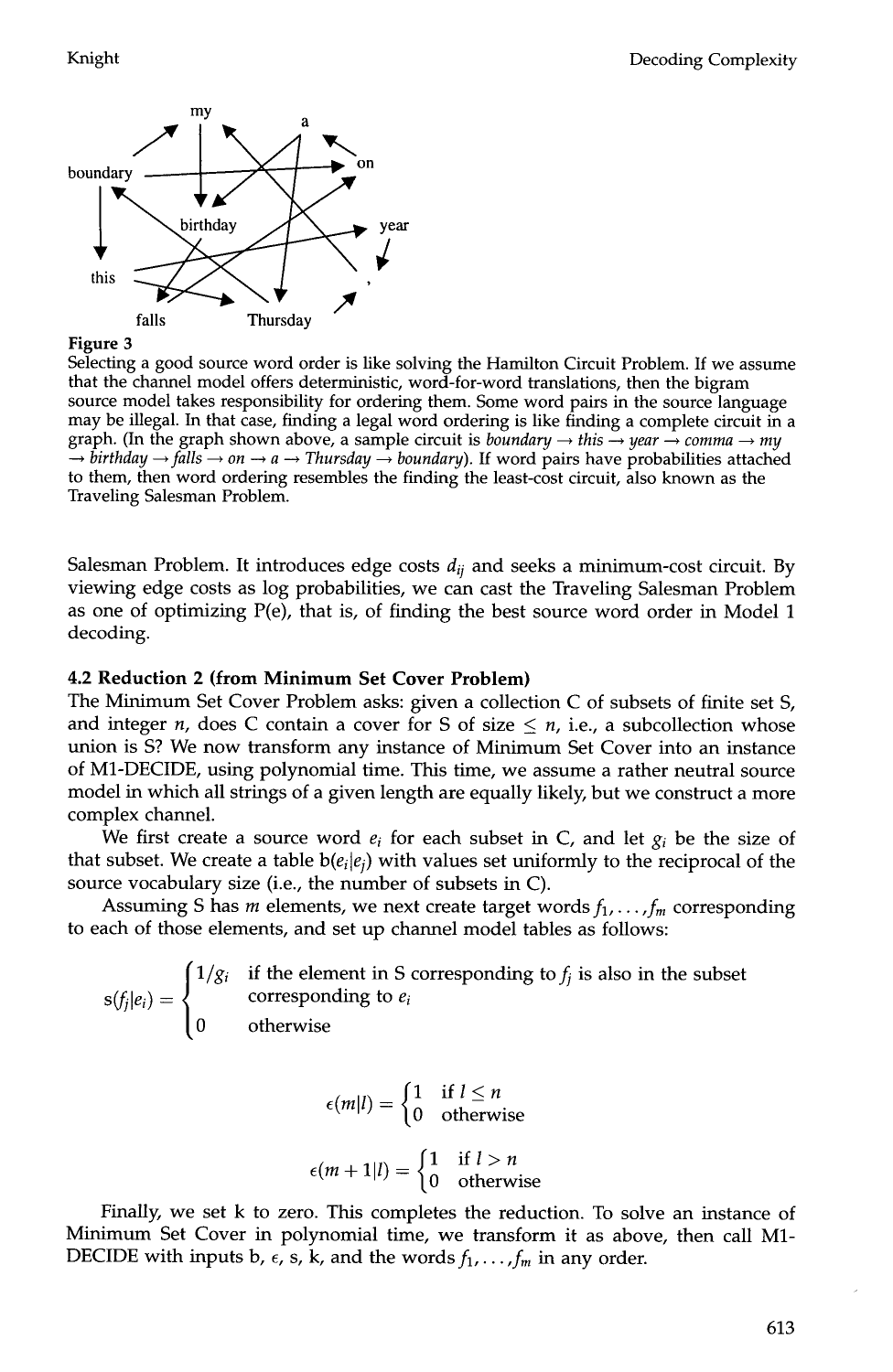

#### Figure 4

Selecting a concise set of source words is like solving the Minimum Set Cover Problem. A channel model with overlapping, one-to-many dictionary entries will typically license many decodings. The source model may prefer short decodings over long ones. Searching for a decoding of length  $\leq n$  is difficult, resembling the problem of covering a finite set with a small collection of subsets. In the example shown above, the smallest acceptable set of source words is *{and, cooked, however, left, comma, period}.* 

If M1-DECIDE returns *yes*, then some decoding e with  $P(e) \cdot P(f|e) > 0$  must exist. We know that e must contain *n* or fewer words—otherwise  $P(f|e) = 0$  by the  $\epsilon$  table. Furthermore, the s table tells us that every word  $f_i$  is covered by at least one English word in e. Through the one-to-one correspondence between elements of e and C, we produce a set cover of size  $\leq n$  for S.

Likewise, if M1-DECIDE returns *no*, then all decodings have  $P(e) \cdot P(f|e) = 0$ . Because there are no zeroes in the source table b, every e has  $P(f|e) = 0$ . Therefore either (1) the length of e exceeds *n*, or (2) some  $f_i$  is left uncovered by the words in e. Because source words cover target words in exactly the same fashion as elements of C cover S, we conclude that there is no set cover of size  $\leq n$  for S. Figure 4 illustrates the intuitive correspondence between source word selection and minimum set covering.

#### **5. Discussion**

The two proofs point up separate factors in MT decoding complexity. One is wordorder selection. But even if any word order will do, there is still the problem of picking a concise decoding in the face of overlapping bilingual dictionary entries. The former is more closely tied to the source model, and the latter to the channel model, though the complexity arises from the interaction of the two.

We should note that Model 1 is an intentionally simple translation model, one whose primary purpose in machine translation has been to allow bootstrapping into more complex translation models (e.g., IBM Models 2-5). It is easy to show that the intractability results also apply to stronger "fertility/distortion" models; we assign zero probability to fertilities other than 1, and we set up uniform distortion tables. Simple translation models like Model 1 find more direct use in other applications (e.g., lexicon construction, idiom detection, psychological norms, and cross-language information retrieval), so their computational properties are of wider interest.